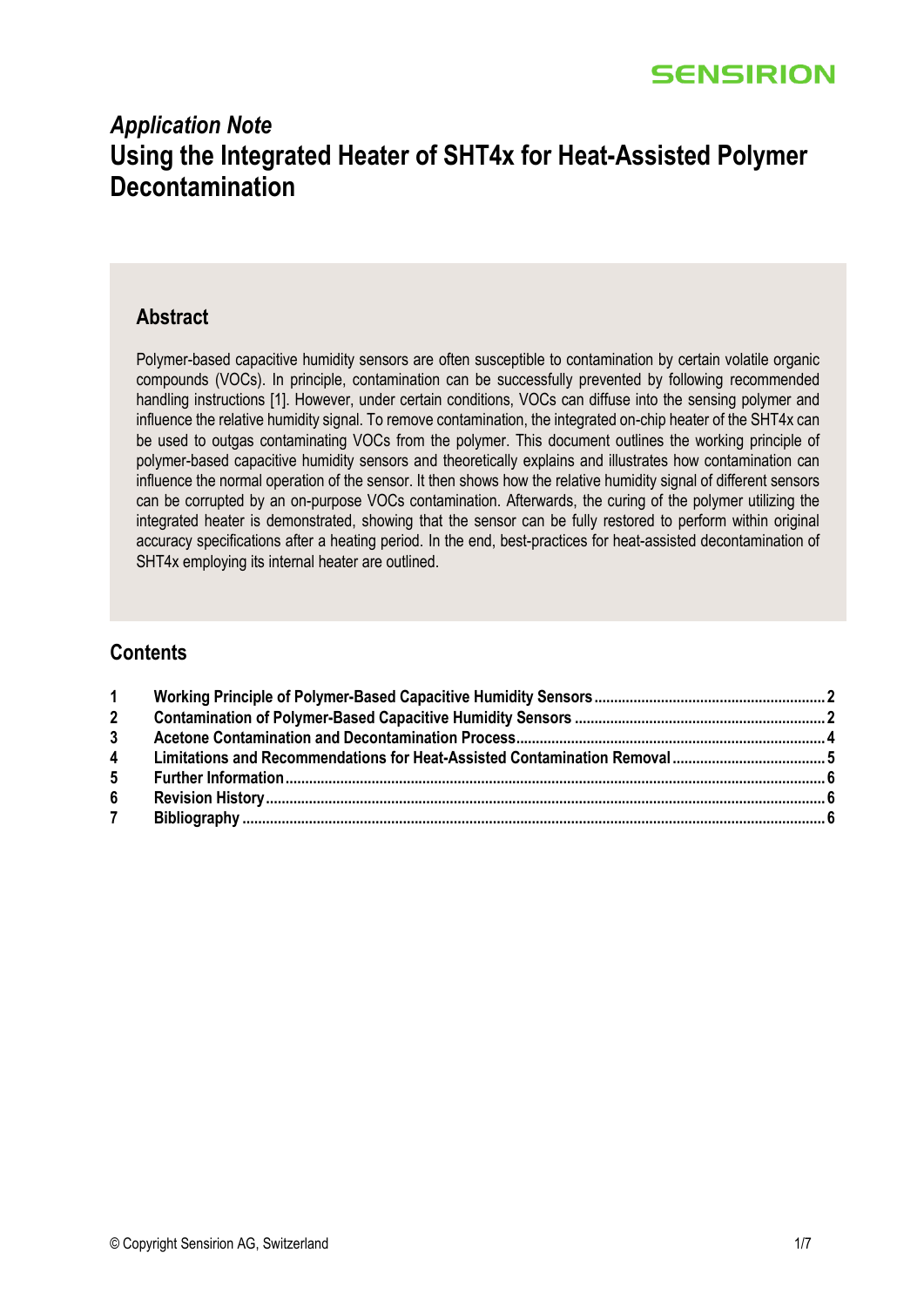## <span id="page-1-0"></span>**1 Working Principle of Polymer-Based Capacitive Humidity Sensors**

In general, polymer-based capacitive humidity sensors are composed of two electrodes separated by a polymer, thus forming a capacitor. The structure and composition of the applied polymer enables for water absorption at dedicated binding sites. The higher the relative humidity (RH) in the measuring environment, the more water molecules will diffuse into the polymer and occupy the binding sites. When water molecules penetrate the polymer, they effectively change the relative permittivity  $\varepsilon_r$  and thus the capacitance  $C \sim \varepsilon_r$  of the system, yielding:

$$
RH \sim C \sim \varepsilon_{\rm r}
$$

A schematic of a typical humidity sensor realization is shown in **[Figure 1](#page-1-2)**, depicting how the electrodes span their electric field lines through the polymer-mediated dielectric. Water binding sites in the polymer are occupied in a dynamic equilibrium between water ab- and desorption from the ambient. Equilibrium- or response time of such humidity sensors is determined by (*i*) polymer thickness (fixed), (*ii*) diffusion constant of the polymer and (*iii*) temperature. The latter shall be exploited further down in this text.



<span id="page-1-2"></span>**Figure 1:** Cross-section and physical working principle of polymer-based humidity sensors using interdigitated electrodes (schematic, not to scale). Water molecules from the ambient penetrate the binding site influencing electric field lines.

## <span id="page-1-1"></span>**2 Contamination of Polymer-Based Capacitive Humidity Sensors**

Moisture-susceptible polymers are quite generally also susceptible to diffusion of other (small) volatile molecules. The absorption of molecules other than water is commonly adverse for the sensor measurement performance. In fact, there are distinct cases where the sensor accuracy is negatively affected by it, as shown in **[Figure 2](#page-2-0)**. Here, different scenarios are outlined where diffusion of non-water molecules unfavorably impacts the calibrated sensor readout. For reference, the standard environmental conditions are represented in **[Figure 2](#page-2-0) (a)**, where no contaminants are present. In this case, the overall relative permittivity  $\varepsilon_{\rm r}$  seen by the electrodes will only be dependent on the amount of water molecules absorbed by the polymer.

The presence of a volatile contaminant such as acetone in ambient is considered in **[Figure 2](#page-2-0) (b)**. The contaminant will diffuse along with water into the polymer until an equilibrium is reached. This leads to an alteration of the sensor output for two reasons. First, the overall relative permittivity  $\varepsilon_{\rm r}$  seen by the electrodes is now influenced by the presence of the contaminant which has a relative permittivity  $\varepsilon_{r, \text{Continant}} \neq 1$ . Second, the acetone is now competing with water for the occupation of the binding sites, thus potentially limiting the amount of water that can bind inside the polymer.

Finally, **[Figure 2](#page-2-0) (c)** shows an extreme situation where the contaminant is occupying all binding sites within the polymer. In that case, the relative permittivity  $\varepsilon_{\rm r}$  seen by the electrodes cannot be altered by the ambient water content, leaving the sensor blind to changes of ambient humidity. The relative permittivity  $\varepsilon_{\rm r}$  seen by the electrodes is the polymer's relative permittivity  $\varepsilon_{r,$  Polymer influenced only by the contaminant's relative permittivity  $\varepsilon_{r,$  Contaminant, and it remains constant at a value defined by the total amount of contaminant.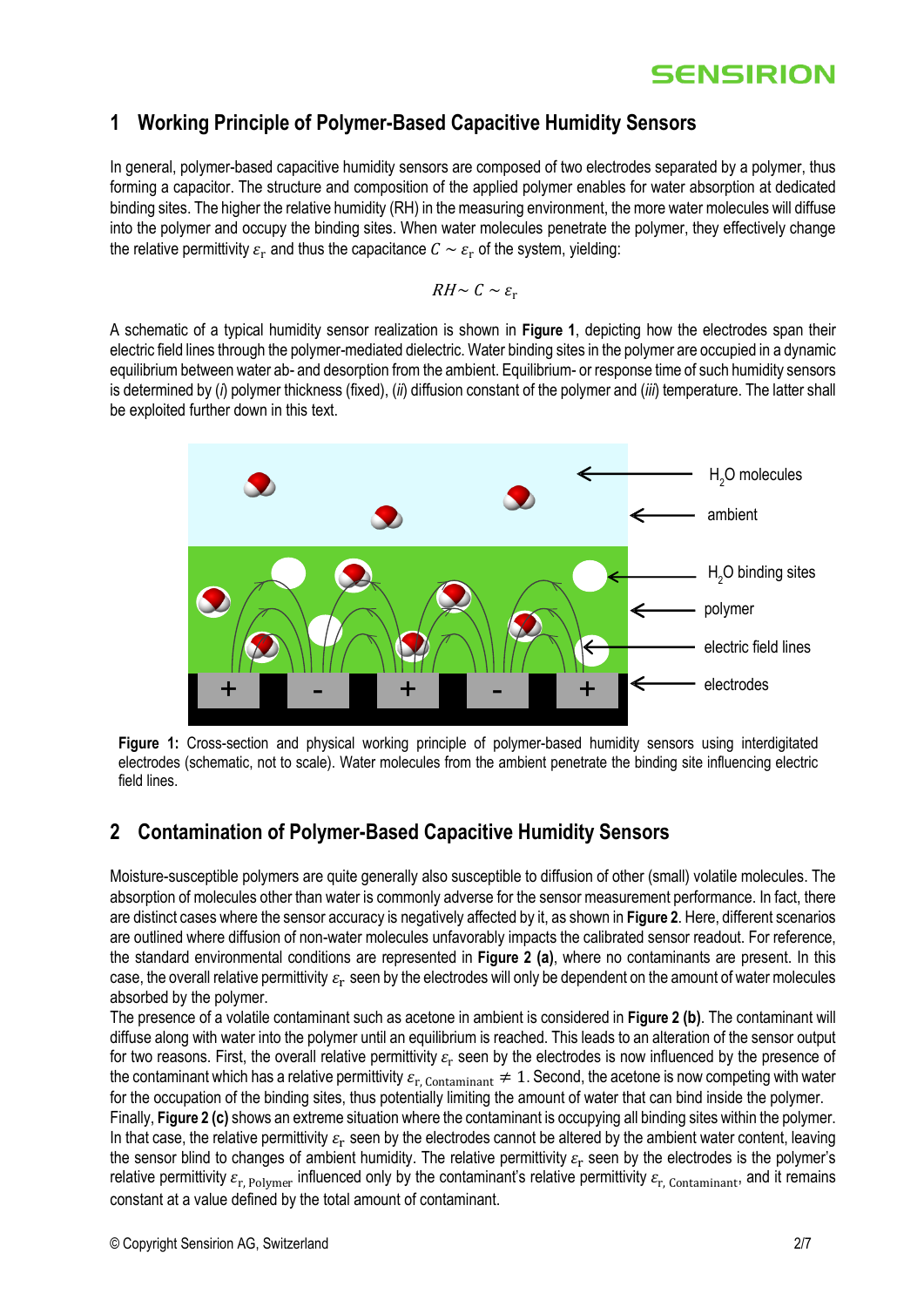

(a) No contaminant (b) Water and contaminant



(c) Contaminant saturation

<span id="page-2-0"></span>**Figure 2:** Schematic illustration of different contamination scenarios. (a) In standard conditions, only water is present. (b) If water and a volatile contaminant are present in the ambient, they will both interact with the polymer. (c) Certain contaminants lead to a full occupation of all water binding sites and are therefore largely hindering water molecules from entering the polymer.

The different contamination scenarios yield distinctive sensor response curves as outlined in **[Figure 3](#page-2-1)**. The dashed black reference line corresponds to the regular sensor response, since no contamination is present. The solid blue line represents a contaminated sensor. Depending on the type and concentration of the contamination, the readout curve of a contaminated sensor may demonstrate an altered offset and slope. The dotted orange line represents a fully contaminated, blind sensor, where all the polymer's water binding sites are occupied by the contaminant. The relative humidity readout therefore remains constant regardless of the external environment. Note that the level of the constant RH readout can reach different values depending on the relative permittivity of the contaminant.



<span id="page-2-1"></span>**Figure 3:** Relative humidity signal *versus* relative humidity setpoint. The normal sensor response (dashed black) is compared to sensor responses for different contamination scenarios (blue solid and orange dotted). Values for blue solid and orange dotted lines are arbitrary and chosen for best illustration.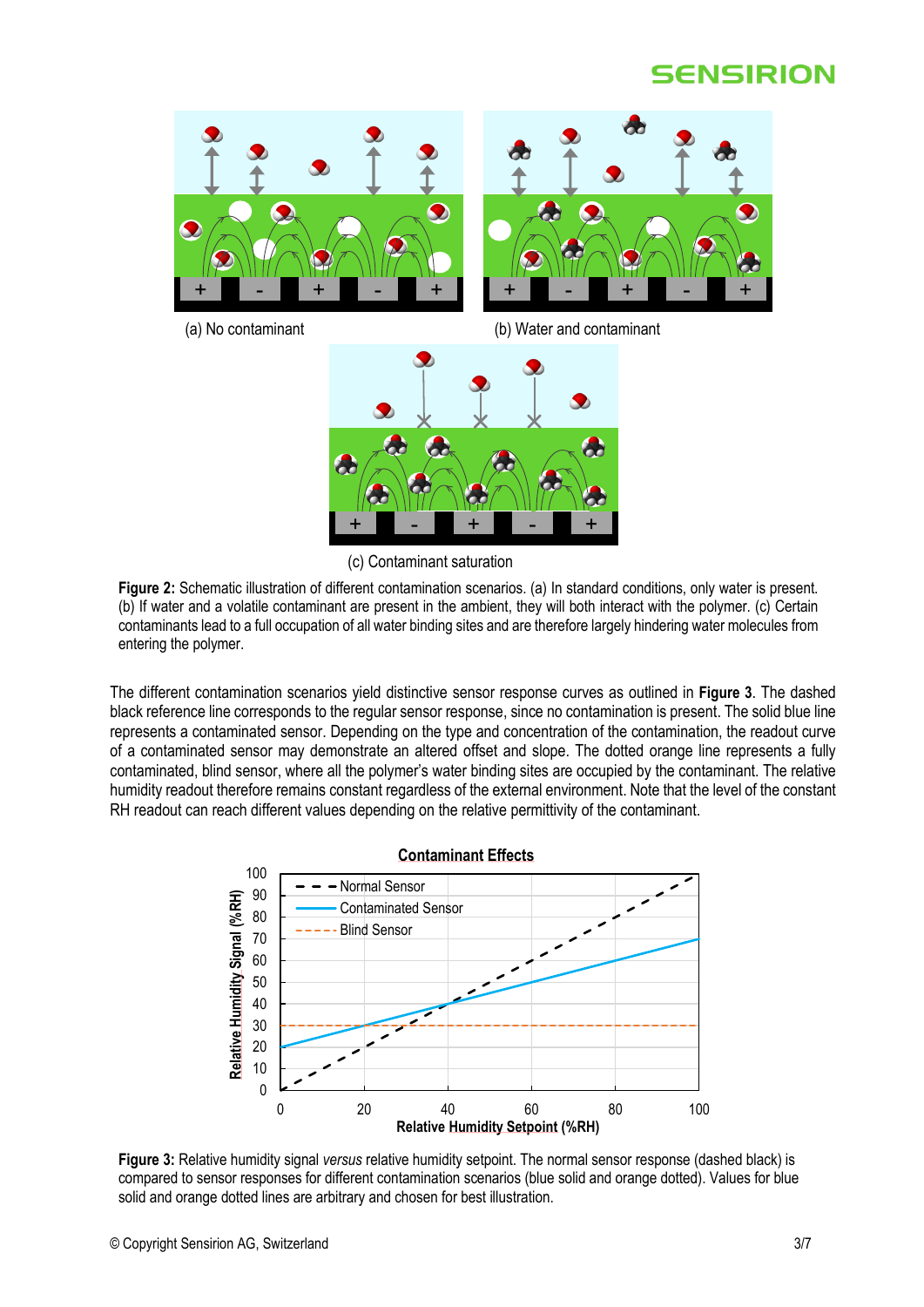## <span id="page-3-0"></span>**3 Acetone Contamination and Decontamination Process**

If, although following the handling instructions [1], contamination cannot be prevented, this section shows how it might be removed afterwards. One way is using the on-chip heater of Sensirion's SHT4x humidity sensor to effectively remove acetone contamination.

To illustrate the occurrence, impact, and persistence of acetone contamination, three commercially available capacitive humidity sensors are used. Here, a batch of SHT4x, competitor A, and competitor B are each purposely contaminated by exposure to a saturated acetone atmosphere at 25 °C for 20 hours. It shall be noted that this contamination procedure is very severe and seldomly found in real world scenarios, however it serves an illustrative purpose here. After acetone exposure, the sensors are continuously measured at fixed climate conditions (34% RH, 25 °C) over a period of two weeks, shown in **[Figure 4](#page-3-1)**, to monitor the persistent offset induced by contamination. Although for some sensors the offset is decreasing with time, the ambient thermal energy is not sufficient to entirely outgas all acetone molecules. Thus, the sensors keep exhibiting a varied offset, clearly rendering them outside of typical accuracy specifications even after more than two weeks.



**Acetone contamination measurement** 

<span id="page-3-1"></span>**Figure 4:** Three batches, each comprising of 7 pieces of capacitive polymer-based humidity sensors from different manufacturers are shown. Insufficient recovery of sensor humidity signals after contamination at ambient conditions. The contamination event is not shown in the plot. Some sensors show a partial recovery, others do not recover at all at ambient conditions.

When applying sufficient thermal energy to the polymer, contaminants can effectively be outgassed as demonstrated in **[Figure 5](#page-4-1)**. For direct comparison, two identically contaminated SHT4x sensors are compared to each other in a controlled environment. One of the SHT4x sensors got its on-chip heater activated with 110 mW for 80 min, yielding an elevated temperature of ~110 °C, whereas the other SHT4x was not heated. After the heating period, the humidity signal of the heated sensor was recovered within specifications, see **[Figure 5](#page-4-1)**, transient curve after *t* = 100 min. Moreover, the sensor fully recovered over the whole relative humidity range, which is not shown here. This demonstrates that (*i*) chemical contamination can be fully reversed and (*ii*) decontamination can be strongly accelerated.

Details on how to operate the heater can be found in the SHT4x datasheet on Sensirion's webpage.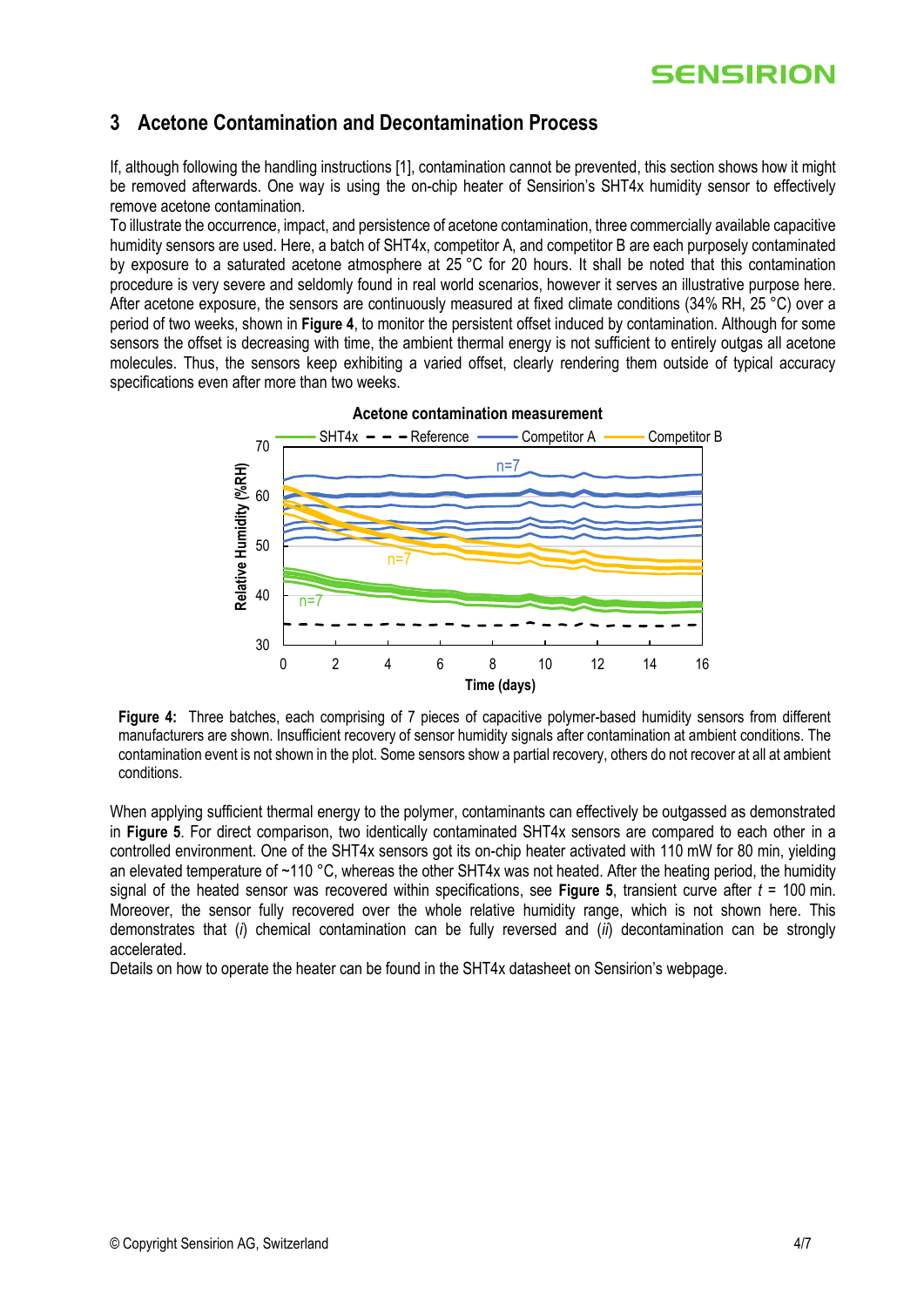

### **Decontamination Process**

<span id="page-4-1"></span>**Figure 5:** Two contaminated SHT4x sensors are kept at room temperature. On one SHT4x (blue), the on-chip heater is activated for 80 min, yielding an elevated temperature of ~110 °C. After the heating, the sensor is fully within accuracy specifications, whereas the non-heated SHT4x (orange) displays a residual offset.

### <span id="page-4-0"></span>**4 Limitations and Recommendations for Heat-Assisted Contamination Removal**

There are two things to be kept in mind, when using the SHT4x heater. First, sensor accuracy specifications are not valid during the heating period. Second, heater activation requires a sufficiently strong power supply and is therefore not favorable for battery-driven devices.

In order to maximize the overtemperature when using the heater, reduced heat conduction and heat capacity of the mounted sensor are desired. This can be achieved by: (*i*) not soldering the die pad of the SHT4x, (*ii*) designing the PCB with a cutout around the sensor (see **[Figure 6](#page-4-2)(b)**) and (*iii*) reducing the thermal mass of the sensor-PCB compound by using a thinner PCB substrate with low heat capacity. These measures will increase the decontamination yield avoiding excess energy consumption.

For reference, the results shown in **[Figure 5](#page-4-1)** were obtained with a SHT4x on a Flex-PCB of 150 μm thickness. The copper track cross sections are 17.5 \* 200 μm<sup>2</sup> , see **[Figure 6](#page-4-2)(a)**.



<span id="page-4-2"></span>**Figure 6:** PCB layouts optimized for minimal thermal heat sinks influence. (a) Thin Flex-PCB with 200 μm width copper tracks with isolated sensor on one end. (b) Standard PCB with cutout around the sensor area.

Finally, not all chemical contaminants show the same thermodynamic kinetics in the sensing polymer. Thus, heating power and duration shall be adapted to address some other contaminants than acetone. However, no list of treatable contaminants is specified here.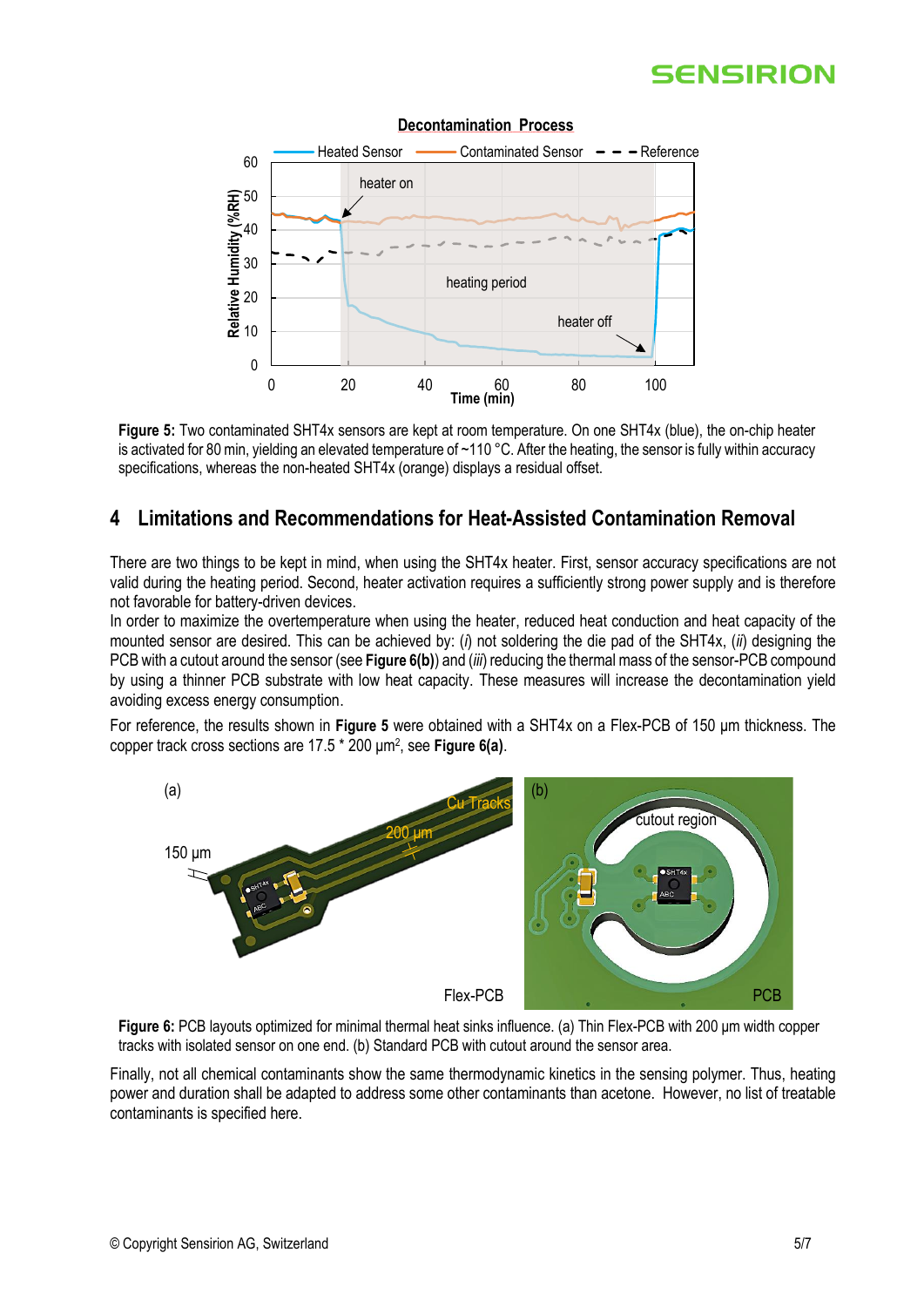## <span id="page-5-0"></span>**5 Further Information**

For further reading on the SHT4x specifications, communication, and heater details, please consult the SHT4x datasheet provided on the Sensirion download center: <https://sensirion.com/products/downloads/>

### <span id="page-5-1"></span>**6 Revision History**

| Date          | Version      | Page(s) | $\sim$<br>nanges<br>٬na   |
|---------------|--------------|---------|---------------------------|
| 2022<br>March | $\cdot\cdot$ | all     | 1.1<br>Initial<br>release |

# <span id="page-5-2"></span>**7 Bibliography**

[1] Sensirion, "Handling Instructions for Humidity Sensors," 2020. [Online]. Available: Handling Instructions [\(sensirion.com\).](https://sensirion.com/media/documents/6D95AA80/616446E3/Sensirion_AppNotes_Humidity_Sensors_Handling_Instructions.pdf)